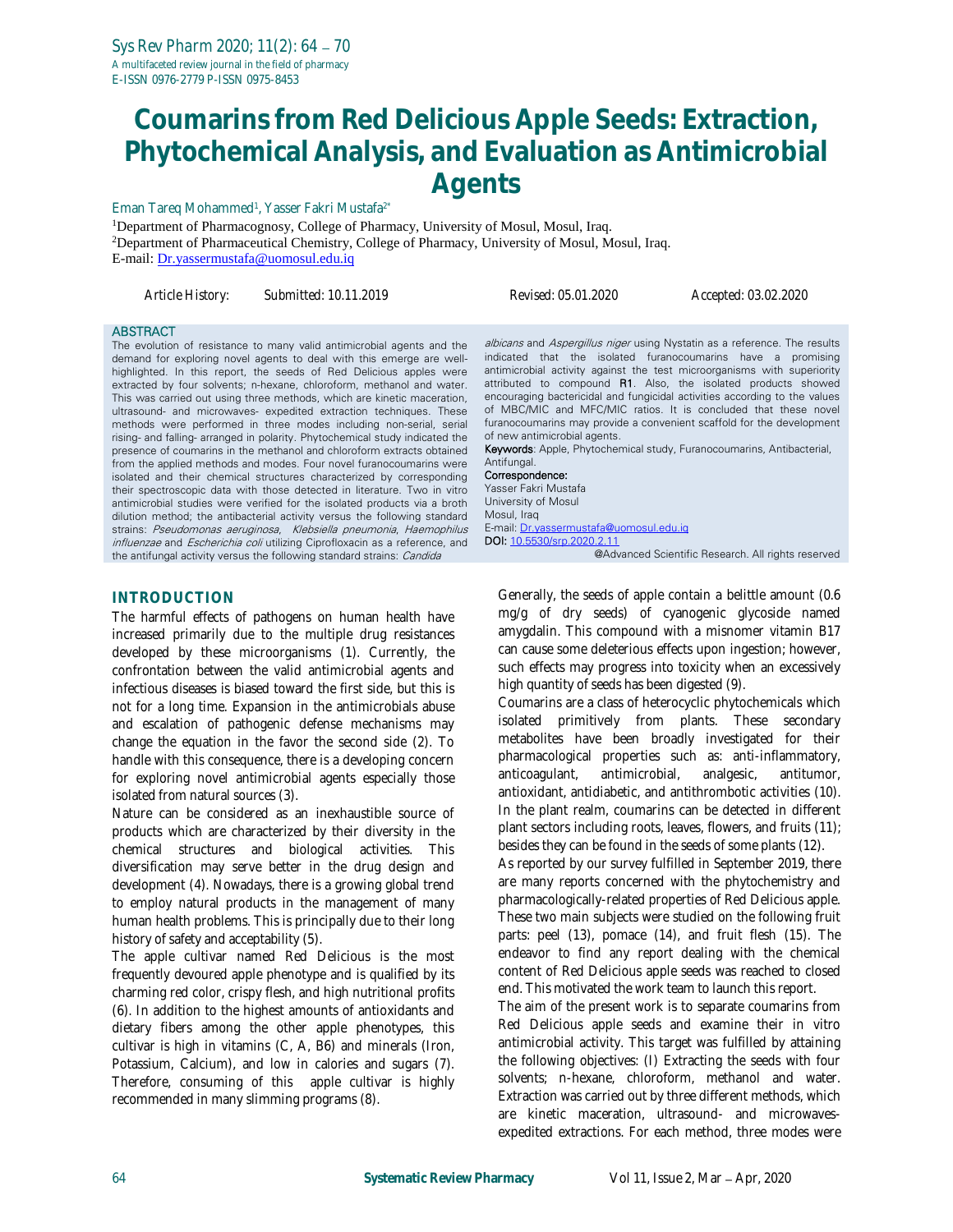followed including non-serial, serial rising- and fallingordered in polarity. (II) Submitting the resultant extracts to qualitative phytochemical assay. (III) Separating the coumarins from the elected extract. (IV) Characterizing the chemical structures of the separated coumarins, and finally (V) Testing their antimicrobial activity against selected standard bacteria and fungi using a broth dilution method.

### **MATERIALS AND METHODS**

Chemicals, solvents, and microbiological cultures used in this work were obtained from Tokyo Chemical Industry and Sigma-Aldrich. Silica gel (100-200 mesh size) was acquired from Sisco Research Laboratories Pvt. Ltd. Standard bacterial and fungal strains were obtained from Microbiologics® . The fruit was acquired from a resident market and botanically described by professionals from the College of Agriculture and Forestry/University of Mosul. The  $\lambda_{\text{max}}$  and IR spectra of the separated coumarins were documented via Varian UV/ Visible and Bruker-Alpha ATR spectrophotometers. Utilizing DMSO-d<sub>6</sub> as a solvent, <sup>1</sup>H NMR and <sup>13</sup>C NMR spectra of the separated products were scanned on Bruker Analytische Messtechnik GmbH (300 MHz).

### *Preparation of plant materials*

Each single apple of the obtained batch (145 kg) was rinsed carefully with faucet water, followed by distilled water and divided into four slices by steel blade. The gained seeds were dried in shade at room temperature for two weeks, crushed by a home blender, and sieved producing a smooth powder (257 g). This was preserved in well-sealed containers and stored in the refrigerator for the following step (16).

# *Extraction*

The powdered seeds were extracted with the following solvents: n-hexane, chloroform, methanol and water. Three methods were employed; kinetic maceration (KM), ultrasound-expedited extraction (UEE), and microwavesexpedited extraction (MEE). For each method, extraction was carried out in three modes including non-serial, serial rising- and falling- ordered in polarity. In the serial modes, the powder was extracted by the first solvent in the order. The extract mixture was filtered and the filtrate submitted to phytochemical assay while the residue was extracted with solvent next to the first in the applied order. These sequences were also employed for the third and the fourth solvents in the same fashion (9).

# *Kinetic maceration*

The powdered seeds (2 g) were kinetically macerated in 20 ml extracting solvent at 30°C for 3 days using a shaker water bath (SWBR17 SHEL LAB shaking water bath, USA) . The mixture was filtered and the filtrate stored in refrigerator until be passed into the phytochemical assay (17).

### *Ultrasound-expedited extraction*

The powdered seeds (2 g) were sonicated in 20 ml extracting solvent at 30°C for 30 min using an ultrasonic water bath (40 kHz, 350 W, Power sonic410, Korea). The mixture was

filtered and the filtrate refrigerated for the use in a subsequent phytochemical assay (18).

## *Microwave-expedited extraction*

The powdered seeds (2 g) were irradiated in 20 ml extracting solvent at 100 W for 5 min using a domestic microwave oven (Moulinex - MW Steam 23L, MW531070, France). The mixture was filtered and the filtrate kept in refrigerator until be used in the phytochemical assay (19).

## *Qualitative phytochemical assay*

From the formerly defined extraction methods and modes, the resultant thirty six extracts were assessed for the presence of the following phytochemicals: fixed oils, anthraquinones, coumarins, glycosides, saponins, proteins, amino acids, anthocyanins, betacyanins, steroids, phenols, emodins, alkaloids, carbohydrates, terpenoids, tannins, and flavonoids. This assessment was performed according to the devilishly admitted methods reported by Harborne (20). Tables showed the results of this assay are attached in a Supplementary file.

## *Separation and isolation* (9)

Seed powder (200 g) was extracted by chloroform (2 L) using UEE operated in a non-serial mode and the resultant extract was evaporated to dryness using a rotary evaporated under reduced pressure. The mixture of raw products (8.112 g) was suspended in 82 ml of 1M NaOH, stirred at 50°C for 50 min, and filtered. The deep yellowish filtrate was soured by dropwise addition of 1M HCl in an ice bath; the addition was stopped as the solution color vanished. The mixture was preserved in a refrigerator for one day to complete the precipitation process, filtered and then weighted (2.776 g).

To identify the number of isolated coumarins, a solution of small amount of resultant powder in 2 ml chloroform was used to make spots on TLC plates. The applied spots were eluted by a mobile phase consists of chloroform: ethyl acetate (4:1) and the separated points were settled via UV light (366 nm). The results of triple trials marked the presence of four products.

The isolation of these products was fulfilled via gravitational column chromatography utilizing mixtures of ether: ethyl acetate in a gradient ratio of 9:1 to 1:9 as mobile phases, and silica gel as a stationary phase. Four products named **E1**-**E4** were detected, each one disclosed as a single spot in TLC, in different mobile phases.

### *Physical properties and spectral characterization of compounds E1-E4*

*(E)-12-(2'-Chlorovinyl)bergapten* (**E1**): Yellow powder; Mobile phase (8:2); Weight 1.106 g; 36.84% Yield; mp 186- 189°C; Rf 0.81; UV (EtOH) λ max 357 nm; IR ν max 3086, 3056, 2916, 1735, 1671, 1627, 1589, 1553, 1244, 1049, 756 cm-1 ; 1H-NMR (DMSO-d<sub>6</sub>, 300 MHz): δ= 8.15 (1H, d, J= 9 Hz, H-4), 7.10 (1H, s, H-8), 7.00 (1H, s, H-11), 6.75 (1H, d, *J*= 15 Hz, H-1'), 6.55 (1H, d, *J*= 15 Hz, H-2'), 6.28 (1H, d, *J*= 9 Hz, H-3), 4.25 (3H, s, H-13) ppm; <sup>13</sup>C-NMR (DMSO-d<sub>6</sub>, 75 MHz): 160.8 (C, C-2), 158.7 (C, C-7), 157.1 (C, C-12), 154.4 (C,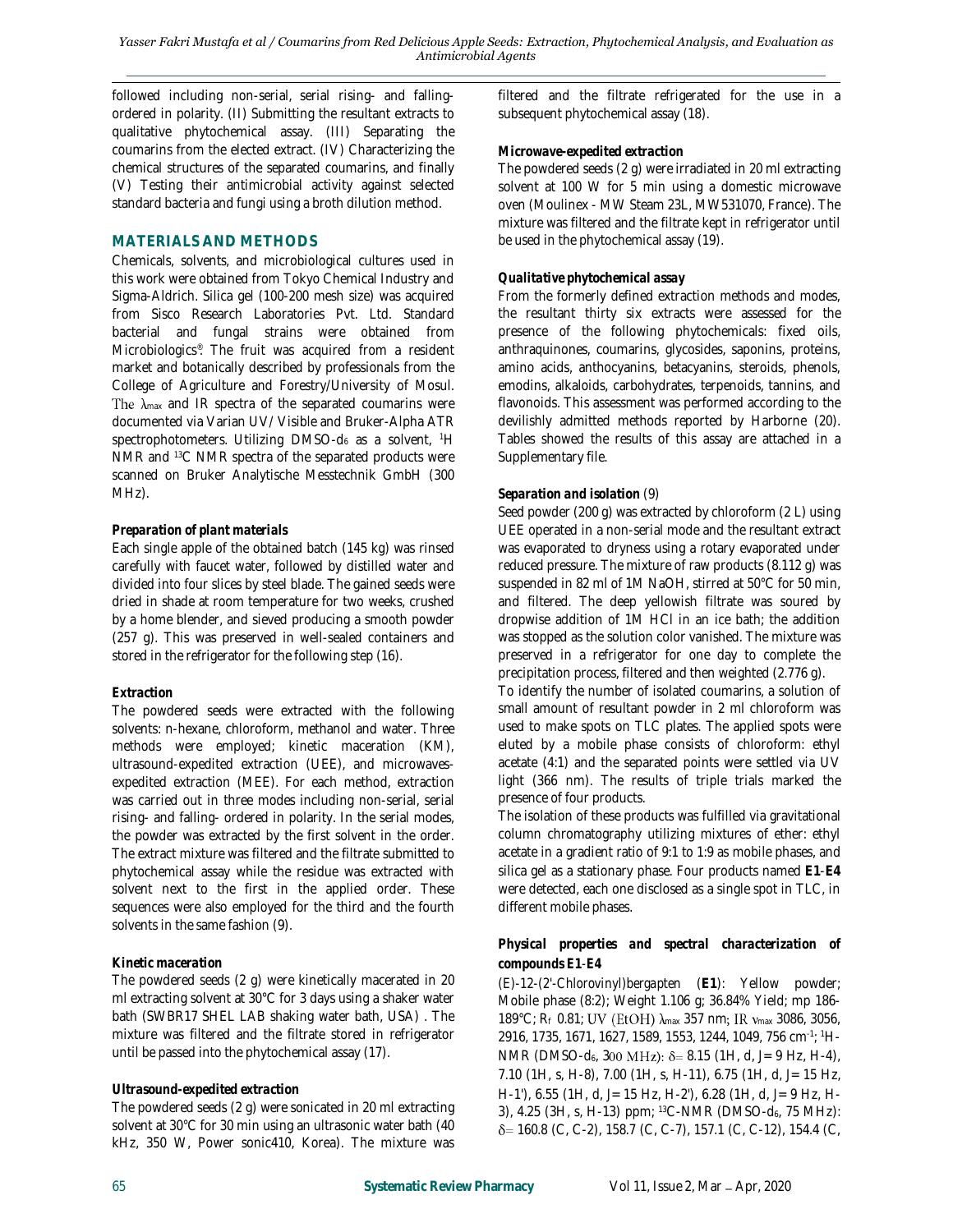C-5), 152.0 (C, C-9), 143.7 (CH, C-4), 130.2 (CH, C-1'), 126.4 (CH, C-2'), 115.5 (CH, C-3), 114.6 (C, C-6), 113.8 (C, C-10), 110.2 (CH, C-11), 99.1 (CH, C-8), 64.2 (CH3, C-13) ppm.

*12-(1',1'-dihydroxyethyl)bergapten* (**E2**): Yellow powder; Mobile phase (4:6); Weight 0.105 g; 3.78% Yield; mp 211- 214°C; Rf 0.63; UV (EtOH)  $\lambda$ max 321 nm; IR  $v$ max 3383, 3085, 3048, 2906, 1736, 1628, 1590, 1555, 1246, 1048 cm-1 ; 1H-NMR (DMSO-d<sub>6</sub>, 300 MHz): δ= 8.15 (1H, d, J= 9 Hz, H-4), 7.14 (1H, s, H-8), 7.02 (1H, s, H-11), 6.27 (1H, d, *J*= 9 Hz, H-3), 4.24 (3H, s, H-13), 3.66 (2H, s, OH-1'), 1.85 (3H, s, H-2') ppm;  $^{13}$ C-NMR (DMSO-d<sub>6</sub>, 75 MHz):  $\delta$ = 160.8 (C, C-2), 159.4 (C, C-12), 154.4 (C, C-5), 154.0 (C, C-7), 152.0 (C, C-9), 143.8 (CH, C-4), 115.5 (CH, C-3), 113.8 (C, C-10), 111.9 (C, C-6), 107.3 (C, C-1'), 103.3 (CH, C-11), 99.1 (CH, C-8), 64.2 (CH3, C-13), 31.7 (CH3, C-2') ppm.

*12-(2'-chloropropan-2'-yl)-8-hydroxybergapten* (**E3**): Yellow powder; Mobile phase (5:5); Weight 0.942 g; 33.93% Yield; mp 224-227°C; Rf 0.66; UV (EtOH)  $\lambda_{\text{max}}$  333 nm; IR  $v_{\text{max}}$ 3403, 3060, 2893, 1735, 1631, 1590, 1555, 1249, 1051 cm-1 ; <sup>1</sup>H-NMR (DMSO-d<sub>6</sub>, 300 MHz):  $\delta$  = 9.81 (1H, s, OH-8), 8.09 (1H, d, *J*= 9 Hz, H-4), 6.69 (1H, s, H-11), 6.23 (1H, d, *J*= 9 Hz, H-3), 4.26 (3H, s, H-13), 2.01 (6H, s, H-1', H-3') ppm;  $13C-NMR$  (DMSO-d<sub>6</sub>, 75 MHz):  $\delta = 160.8$  (C, C-2), 159.4 (C, C-12), 147.0 (C, C-5), 143.8 (CH, C-4), 141.2 (C, C-7), 139.2 (C, C-9), 127.9 (C, C-8), 115.5 (CH, C-3), 114.9 (C, C-10), 113.3 (C, C-6), 103.3 (CH, C-11), 64.2 (CH3, C-13), 62.6 (C, C-2'), 30.9 (CH3, C-1', C-3') ppm.

*12-Hydroxy-11-chloromethylbergapten* (**E4**): Yellow powder; Mobile phase (7:3); Weight 0.617 g; 22.22% Yield; mp 195- 198°C; R<sub>f</sub> 0.75; UV (EtOH) λ<sub>max</sub> 342 nm; IR ν<sub>max</sub> 3208, 3056, 2916, 2852, 1735, 1637, 1589, 1553, 1244, 1049 cm-1 ; 1H-NMR (DMSO-d<sub>6</sub>, 300 MHz): δ= 8.07 (1H, d, J= 9 Hz, H-4), 7.82 (1H, s, OH-12), 7.08 (1H, s, H-8), 6.26 (1H, d, *J*= 9 Hz, H-3), 5.02 (2H, s, H-1'), 4.20 (3H, s, H-13) ppm; <sup>13</sup>C-NMR  $(DMSO-d_6, 75 MHz):$   $\delta$  = 160.8 (C, C-2), 155.3 (C, C-7), 154.2 (C, C-5), 152.6 (C, C-9), 143.8 (CH, C-4), 130.1 (C, C-12), 118.9 (CH, C-11), 115.4 (CH, C-3), 113.4 (C, C-10), 112.6 (C, C-6), 99.1 (CH, C-8), 64.2 (CH3, C-13), 29.6 (CH2, C-1') ppm.

### *Antimicrobial studies*

### *Assay of antibacterial activity*

The antibacterial activity of the isolated products was investigated versus standard pathogenic bacterial strains including *Pseudomonas aeruginosa* (ATCC 27853), *Klebsiella pneumonia* (ATCC 700603), *Haemophilus influenzae* (ATCC 49247), and *Escherichia coli* (ATCC 25922). This investigation was performed via a welldocumented broth dilution method using Mueller-Hinton broth as a nutrient medium, Ciprofloxacin as a golden reference, and DMSO as a negative control. Briefly, a stock solution of 1 mg of the isolated coumarin in 1 ml DMSO was prepared. From this solution, the double-fold diluted concentrations starting from 512 and ending to 0.25  $\mu$ g/ml

were achieved by using distilled water as a diluent. To a labeled test tube, nutrient medium (3 ml), inoculum of 0.5 McFarland standard (0.2 ml), and elected concentration of the isolated coumarins (1 ml) were added sequentially. The test tubes were incubated at 37°C for 24 hr and the bacterial growth was detected visually. Depending on the concentration which revealed no bacterial evolution, the experiment was repeated using a second dilution prepared on the basis of 4, 1, 0.5 or 0.05. Subsequently, the minimum inhibitory concentration (MIC) for each test bacterial strain was detected (21). The minimum bactericidal concentration (MBC) was determined by further incubating 0.5 ml of the second diluted concentrations with 3 ml of nutrient medium for 24 hr at 37°C (22). Eventually, this method was triplicated to optimize the results.

## *Assay of antifungal activity*

Two fungal strains were used to investigate the antifungal activity of the isolated coumarins including *Candida albicans* (ATCC 10231) and *Aspergillus niger* (ATCC 16888). The method of this assay is similar to that of testing the antibacterial activity except the nutrient medium was Sabouraud dextrose broth, the golden reference was Nystatin, and the incubation was performed for 48 hr at 30°C (23).

# **RESULTS AND DISCUSSION**

The availability and practical safety of a vast number of natural products advocate for their utilization by several ancient and urban civilizations to take the advantages of their medicinal properties. In a phytochemistry, there are many obstacles facing the researchers in this field; the most important are the potential isolation and structural identification of the phytoconstituents. These obstacles are becoming more complicated via the attempt to link the presence of certain functional groups in the chemical structures of the isolated products with the diverse biological activities (24).

# *Phytoconstituents screening assay*

The crushed seeds of Red Delicious apple were extracted by four solvents including n-hexane, chloroform methanol and water. Three methods were engaged in this extraction, which are KM, UEE, and MEE. Separately, each method was performed in three modes including non-serial, serial risingand falling- arranged in polarity. The corollary of this process was thirty six extracts, which were screened for the existence of selected primary and secondary phytoconstituents. The data presented in the Tables included in a Supplementary file revealed that coumarins were detected in the methanol and chloroform extracts which resulted from the employed extraction methods and modes. Frequently, coumarins could be extracted by different solvents; this is mostly depended on the nature of functional groups attached to the coumarin nucleus and on the applied volume of the extracting solvent (25).

#### *Isolation and separation*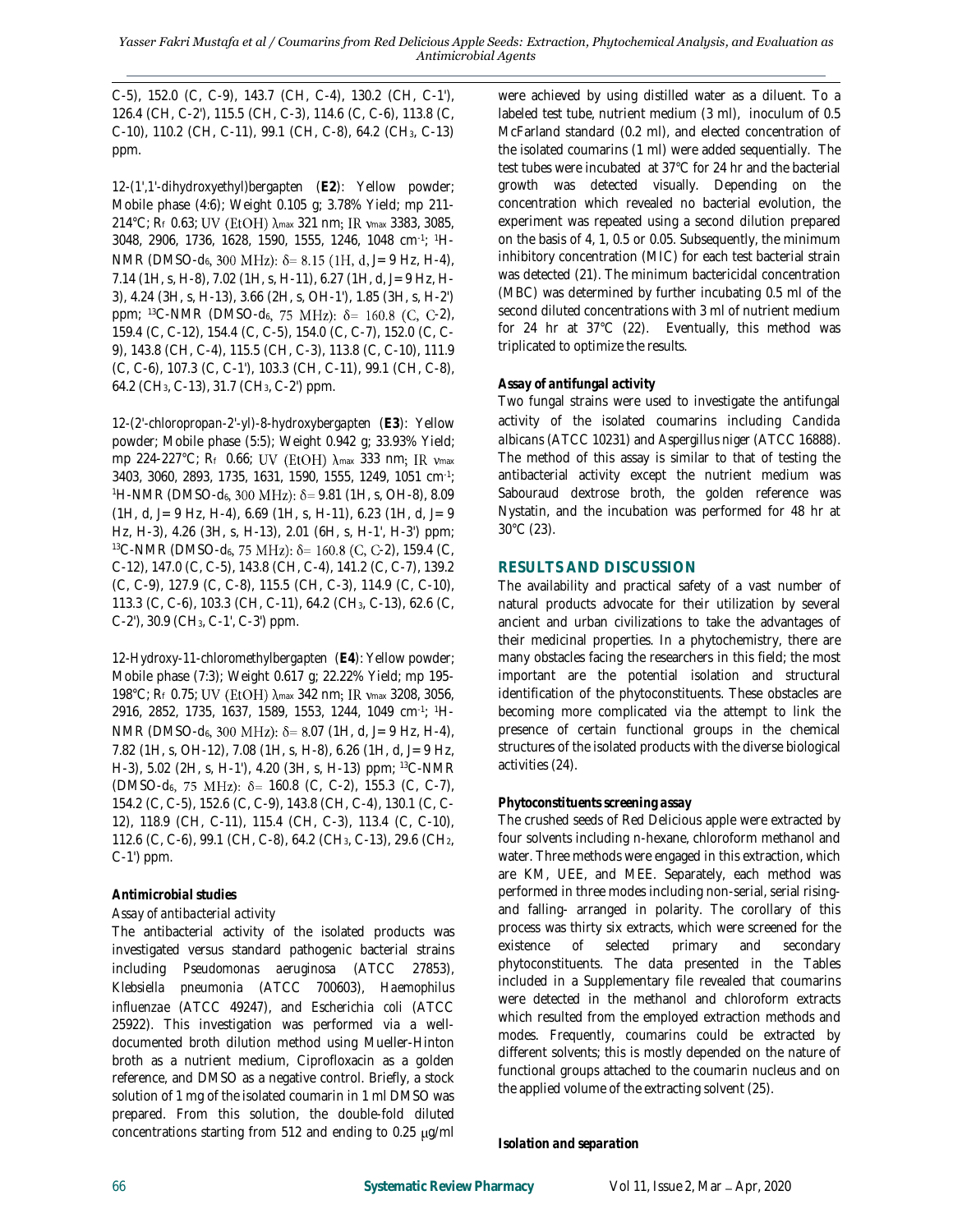#### *Yasser Fakri Mustafa et al / Coumarins from Red Delicious Apple Seeds: Extraction, Phytochemical Analysis, and Evaluation as Antimicrobial Agents*

The characteristic chemical feature of coumarin is the presence of lactone, which is readily hydrolyzed when attacked via a strong nucleophile like sodium hydroxide into water-soluble derivatives of *cis*-cinnamic acid. The original coumarins are reformed once these derivatives treated with strong acid (26). In the current work, this chemical motif was employed as a method for the isolation of natural coumarins. The chloroform extract from non-serial UEE was elected for separating its coumarin contents. This was built on the vacancy of certain phytoconstituents in this extract including fixed oils, tannins, alkaloids, and flavonoids; where their presence may overlap with the method of separation (27).

#### *Qualification of the chemical structures*

By analyzing the spectroscopic data of the isolated coumarins and corresponding them with those detected in literature, it was concluded that the isolated products have a furanocoumarin nucleus substituted at position 5 with methoxy group. Since this skeleton is referenced as bergapten (28 31), the isolated products **E1**-**E4** can be recognized as derivatives of this furanocoumarin. The chemical structures of these novel furanocoumarins, as displayed in Figure 1, were qualified based on the aforementioned chemical guide and on the interpretation of their FTIR, <sup>1</sup>H-NMR and <sup>13</sup>C-NMR spectra.



**Figure 1. The chemical structures of bergapten and of the isolated furanocoumarins.**

#### *Antimicrobial activity*

During urban history, there are ongoing battles between humans and pathogenic microorganisms which occasionally result in crises due to the failure of current therapies to adequately counteract the resistant pathogens. Since the potential antimicrobials are still acting as a strategic weapon in this war, the search for effective agents demands an extensive investigation to find new antimicrobials especially those separated from the natural products (32).

In this context, there are several research papers reported the antimicrobial activity of many natural and synthetic furanocoumarins (31). However, the correlation between their structural characteristics and the antimicrobial activity has been insufficiently highlighted in literature. Based on the available data, furanocoumarins with improved lipophilicity may show a bitter antimicrobial activity than those with hydrophilic substituents  $(33-35)$ ; this is complied with the results shown in Table 1.

**Table 1: Results acquired from testing the antimicrobial activity of references and isolated furanocoumarins utilizing a broth dilution method.**

| <u>bi oli i uliulioi illioti idu.</u> |            |      |      |                |       |       |
|---------------------------------------|------------|------|------|----------------|-------|-------|
| <b>Microorganisms</b>                 | ⊺est name  |      | R1   | R <sub>2</sub> | R3    | R4    |
| Pseudomonas aeruginosa                | <b>MIC</b> | 0.75 | 2.15 | .50            | 4.50  | 5.00  |
| ATCC 27853                            | <b>MBC</b> | 0.85 | 4.50 | 20.00          | 12.00 | .4.00 |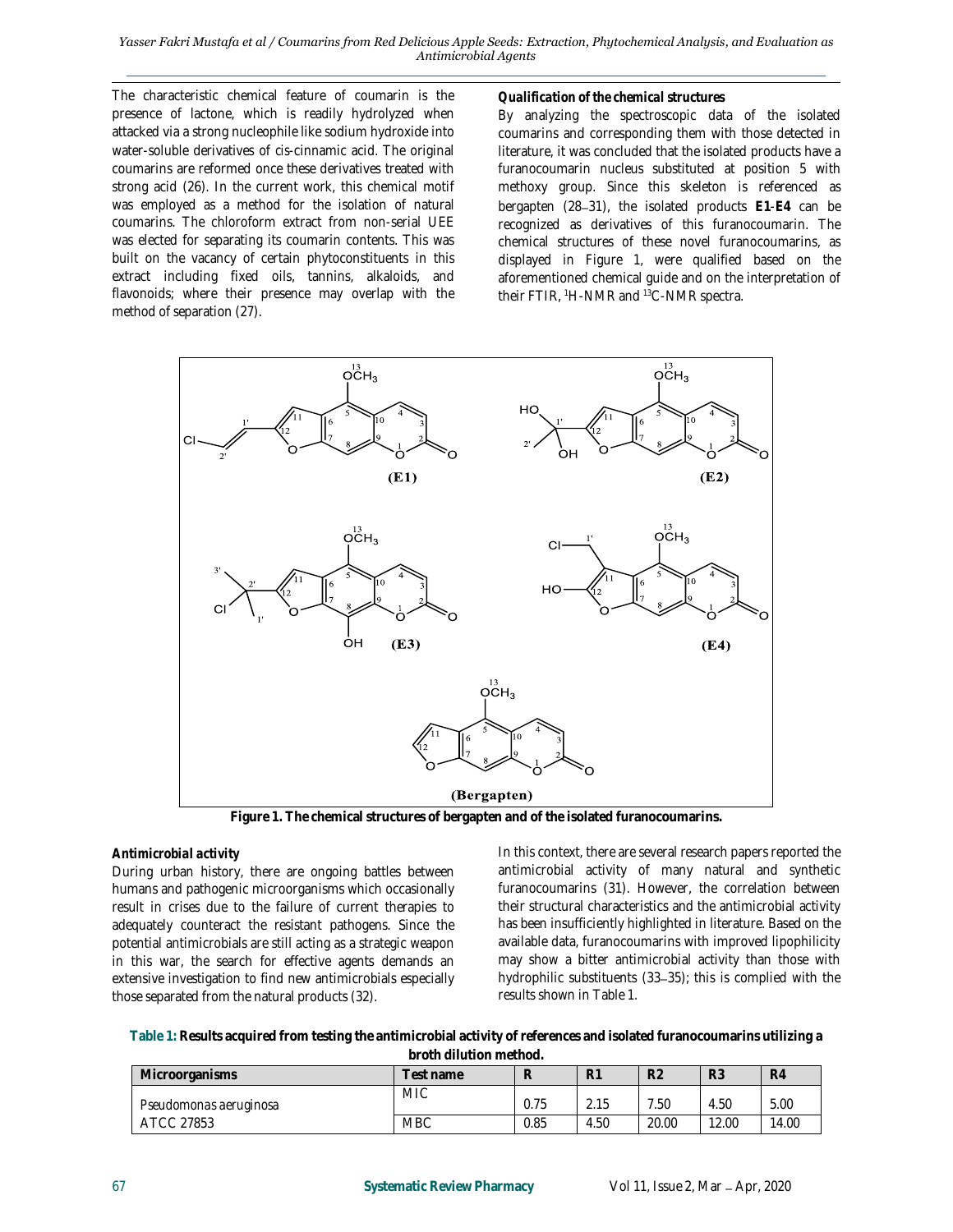#### *Yasser Fakri Mustafa et al / Coumarins from Red Delicious Apple Seeds: Extraction, Phytochemical Analysis, and Evaluation as Antimicrobial Agents*

| Klebsiella pneumonia<br>ATCC 700603    | <b>MIC</b> | 0.40  | 2.05  | 7.00  | 6.00  | 7.50  |
|----------------------------------------|------------|-------|-------|-------|-------|-------|
|                                        | <b>MBC</b> | 0.45  | 3.15  | 24.00 | 15.00 | 14.00 |
| Haemophilus influenzae<br>ATCC 49247   | <b>MIC</b> | 0.60  | 2.25  | 9.00  | 5.50  | 7.50  |
|                                        | <b>MBC</b> | 0.65  | 5.00  | 20.00 | 15.00 | 16.00 |
| Escherichia coli<br>ATCC 25922         | <b>MIC</b> | 0.85  | 2.45  | 9.00  | 6.50  | 6.00  |
|                                        | <b>MBC</b> | 0.95  | 5.00  | 32.00 | 14.00 | 16.00 |
| Candida albicans<br>ATCC 10231         | <b>MIC</b> | 4.00  | 9.00  | 24.00 | 12.00 | 13.00 |
|                                        | <b>MFC</b> | 6.00  | 11.00 | 64.00 | 24.00 | 24.00 |
| Aspergillus niger<br><b>ATCC 16888</b> | <b>MIC</b> | 8.00  | 13.00 | 32.00 | 15.00 | 20.00 |
|                                        | <b>MFC</b> | 12.00 | 14.00 | 72.00 | 28.00 | 32.00 |

*MIC, MBC, and MFC (minimum fungicidal concentration) are reported in*  $\mu$ *g/ml, R symbol refers to the reference compound which is either Ciprofloxacin for bacteria or Nystatin for fungi.*

Based on the data displayed in Table 1, compound **R1** revealed the best antimicrobial activity against the test bacteria and fungi while compound **R2** has the least activity; compounds **R3** and **R4** are in between. Also, this Table indicated that the isolated furanocoumarins are less active as antibacterial agents than Ciprofloxacin and less active as antifungal agents than Nystatin in spite of they showed encouraging results.

According to the values of MBC/MIC and MFC/MIC ratios included in Table 2, it is concluded that Ciprofloxacin has a bactericidal activity versus the test bacteria (36), Nystatin has a fungicidal activity versus the test fungi (37), and the isolated furanocoumarins may have bactericidal and fungicidal activities against the test microorganisms. This is because the values of aforementioned ratios are less than 4 for the tested products and references (38).

| Table 2: Values of MBC/MIC and MFC/MIC ratios for the tested products and references. |
|---------------------------------------------------------------------------------------|
|---------------------------------------------------------------------------------------|

| Microorganisms                         | Ratio type | R    | R <sub>1</sub> | R <sub>2</sub> | R <sub>3</sub> | R4   |
|----------------------------------------|------------|------|----------------|----------------|----------------|------|
| Pseudomonas aeruginosa<br>ATCC 27853   | MBC/MIC    | 1.13 | 2.09           | 2.67           | 2.67           | 2.80 |
| Klebsiella pneumonia<br>ATCC 700603    | MBC/MIC    | 1.13 | 1.54           | 3.43           | 2.50           | 1.87 |
| Haemophilus influenzae<br>ATCC 49247   | MBC/MIC    | 1.08 | 2.22           | 2.22           | 2.73           | 2.13 |
| Escherichia coli<br>ATCC 25922         | MBC/MIC    | 1.12 | 2.04           | 3.56           | 2.15           | 2.76 |
| Candida albicans<br>ATCC 10231         | MFC/MIC    | 1.50 | 1.22           | 2.67           | 2.00           | 1.85 |
| Aspergillus niger<br><b>ATCC 16888</b> | MFC/MIC    | 1.50 | 1.08           | 2.25           | 1.65           | 1.60 |

*R symbol refers to the reference compound which is either Ciprofloxacin for bacteria or Nystatin for fungi.*

### **CONCLUSION**

This work demonstrated the success in the isolation and structural elucidation of four novel furanocoumarins from Red Delicious apple seeds. The isolated products showed hopeful antibacterial and antifungal activities versus the test bacteria and fungi. Also, the results acquired from this study reported that the isolated novel furanocoumarins have bactericidal and fungicidal activities versus the test microorganisms and these products may consider as an optimistic scaffold for the development of new antimicrobial agents.

### **ACKNOWLEDGEMENTS**

The authors are very grateful to the University of Mosul/College of Pharmacy for their provided facilities, which helped to improve the quality of this work.

# **CONFLICT OF INTEREST**

There are no conflicts of interest.

# **REFERENCES**

- 1. Laws M, Shaaban A, Rahman KM. Antibiotic resistance breakers: Current approaches and future directions. FEMS Microbiol Rev. 2019;43(5):490-516.
- 2. Theuretzbacher U, Outterson K, Engel A, Karlén A. The global preclinical antibacterial pipeline. Nat Rev Microbiol 2019 [Internet]. 2019;1-11. Available from: http://www.nature.com/articles/s41579-019-0288-0
- 3. Khameneh B, Iranshahy M, Soheili V, Fazly Bazzaz BS. Review on plant antimicrobials: A mechanistic viewpoint. Antimicrob Resist Infect Control. 2019;8(1).
- 4. Boufridi A, Quinn RJ. Harnessing the Properties of Natural Products. Annu Rev Pharmacol Toxicol.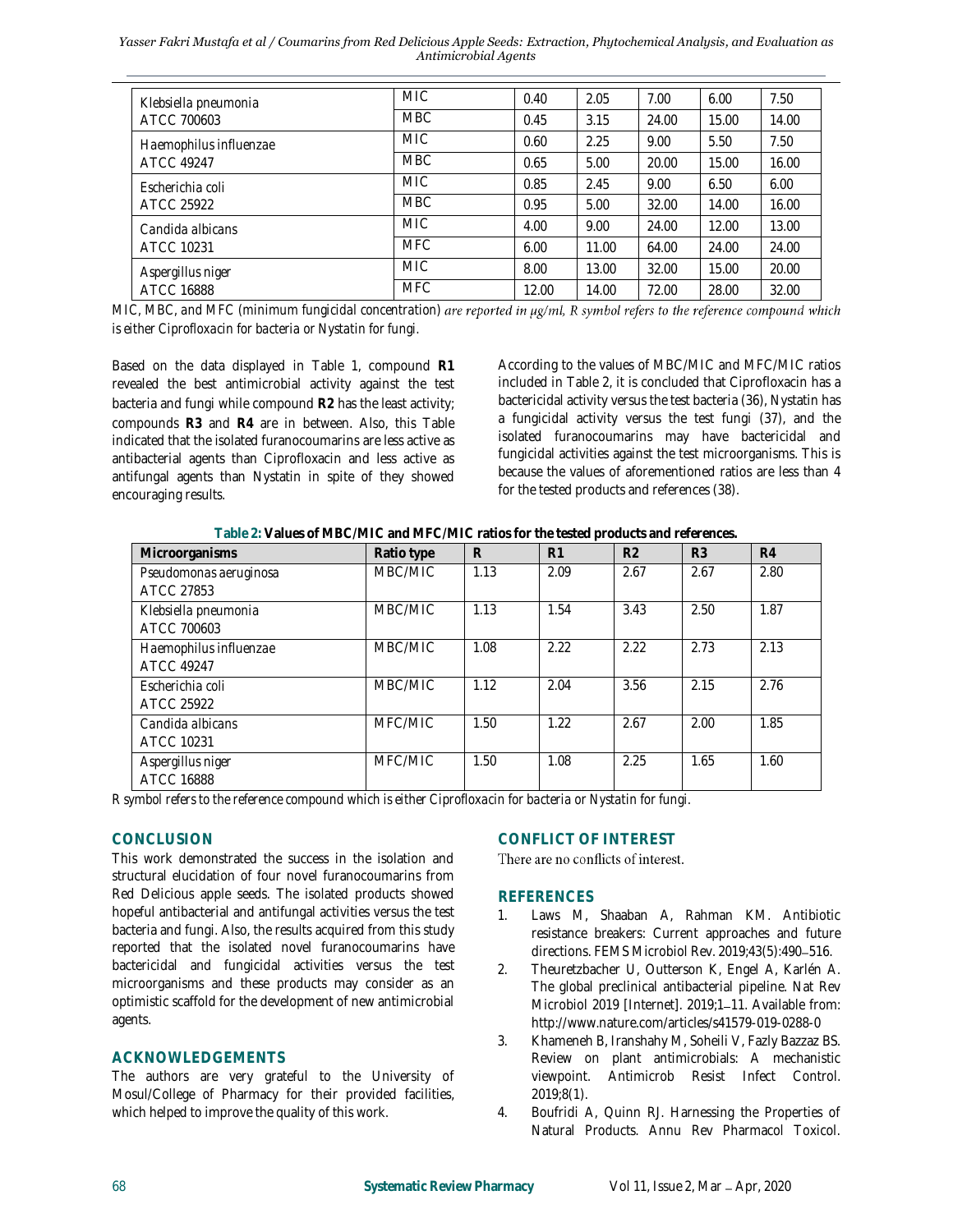2018;58(1):451 70.

- 5. Khan RA. Natural products chemistry: The emerging trends and prospective goals. Saudi Pharm J [Internet]. 2018;26(5):739 53. Available from: https://doi.org/10.1016/j.jsps.2018.02.015
- 6. Li WF, Mao J, Yang SJ, Guo ZG, Ma ZH, Dawuda MM, et al. Anthocyanin accumulation correlates with hormones in the fruit skin of "Red Delicious" and its four generation bud sport mutants. BMC Plant Biol. 2018;18(1):1-15.
- 7. O'Neil CE, Nicklas TA, Fulgoni VL. Consumption of apples is associated with a better diet quality and reduced risk of obesity in children: National Health and Nutrition Examination Survey (NHANES) 2003- 2010. Nutr J [Internet]. 2015;14(1):1-9. Available from: ???
- 8. Bertoia ML, Mukamal KJ, Cahill LE, Hou T, Ludwig DS, Mozaffarian D, et al. Changes in Intake of Fruits and Vegetables and Weight Change in United States Men and Women Followed for Up to 24 Years: Analysis from Three Prospective Cohort Studies. PLoS Med. 2015;12(9):1-20.
- 9. Mustafa YF, Najem MA, Tawffiq ZS. Coumarins from Creston apple seeds: Isolation, chemical modification, and cytotoxicity study. J Appl Pharm Sci. 2018;8(8):049-56.
- 10. Detsi A, Kontogiorgis C, Hadjipavlou-Litina D. Coumarin derivatives: an updated patent review (2015-2016). Expert Opin Ther Pat [Internet]. 2017;27(11):1201-26. Available from: http://dx.doi.org/10.1080/13543776.2017.1360284
- 11. Stefanachi A, Leonetti F, Pisani L, Catto M, Carotti A. Coumarin: A natural, privileged and versatile scaffold for bioactive compounds. Vol. 23, Molecules. 2018.
- 12. Mustafa YF. Synthesis, characterization and preliminary cytotoxic study of sinapic acid and its analogues. J Glob Pharma Technol. 2019;11(9):1-10.
- 13. Krawitzky M, Arias E, Peiro JM, Negueruela AI, Val J, Oria R. Determination of color, antioxidant activity, and phenolic profile of different fruit tissue of spanish verde doncella apple cultivar. Int J Food Prop [Internet]. 2014;17(10):2298-311. Available from: http://dx.doi.org/10.1080/10942912.2013.792829
- 14. Perussello CA, Zhang Z, Marzocchella A, Tiwari BK. Valorization of Apple Pomace by Extraction of Valuable Compounds. Compr Rev Food Sci Food Saf. 2017;16(5):776-96.
- 15. Almeida DPF, Gião MS, Pintado M, Gomes MH. Bioactive phytochemicals in apple cultivars from the Portuguese protected geographical indication "Maçã de Alcobaça:" Basis for market segmentation. Int J Food Prop [Internet]. 2017;20(10):2206-14. Available from: https://doi.org/10.1080/10942912.2016.1233431
- 16. María R, Shirley M, Xavier C, Jaime S, David V, Rosa S, et al. Preliminary phytochemical screening, total phenolic content and antibacterial activity of thirteen native species from Guayas province Ecuador. J King Saud Univ - Sci. 2018;30(4):500-5.
- 17. Majoumouo MS, Sibuyi NRS, Tincho MB, Mbekou M,

Boyom FF, Meyer M. Enhanced anti-bacterial activity of biogenic silver nanoparticles synthesized from Terminalia mantaly extracts. Int J Nanomedicine. 2019:14:9031-46.

- 18. Montero-Calderon A, Cortes C, Zulueta A, Frigola A, Esteve MJ. Green solvents and Ultrasound-Assisted Extraction of bioactive orange (Citrus sinensis) peel compounds. Sci Rep [Internet]. 2019;9(1):1-8. Available from: http://dx.doi.org/10.1038/s41598-019- 52717-1
- 19. Yusoff NI, Leo CP. Microwave Assisted Extraction of Defatted Roselle ( Hibiscus sabdariffa L .) Seed at Subcritical Conditions with Statistical Analysis. J Food Qual. 2017;2017.
- 20. Harborne AJ. Phytochemical methods a guide to modern techniques of plant analysis. Second Edi. London: Chapmann and Hall; 1998.
- 21. Mustafa YF. Synthesis, characterization and antibacterial activity of novel heterocycle, coumacine, and two of its derivatives. Saudi Pharm J [Internet]. 2018;26(6):870-5. Available from: https://doi.org/10.1016/j.jsps.2018.03.010
- 22. Masadeh MM, Alzoubi KH, Ahmed WS, Magaji AS. In vitro comparison of antibacterial and antibiofilm activities of selected fluoroquinolones against pseudomonas aeruginosa and methicillin-resistant staphylococcus aureus. Pathogens. 2019;8(1).
- 23. Gebreyohannes G, Nyerere A, Bii C, Berhe Sbhatu D. Determination of Antimicrobial Activity of Extracts of Indigenous Wild Mushrooms against Pathogenic Organisms. Evidence-based Complement Altern Med. 2019;2019.
- 24. Teijaro CN, Adhikari A, Shen B. Challenges and opportunities for natural product discovery, production, and engineering in native producers versus heterologous hosts. J Ind Microbiol Biotechnol [Internet]. 2019;46(3-4):433-44. Available from: https://doi.org/10.1007/s10295-018-2094-5
- 25. Kielesiński Ł, Morawski OW, Sobolewski AL, Gryko DT. The synthesis and photophysical properties of tris-coumarins. Phys Chem Chem Phys. 2019;21(16):8314 25.
- 26. López-castillo NN, Rojas-rodríguez AD, Porta BM, Cruz-gómez MJ. Process for the Obtention of Coumaric Acid from Coumarin : Analysis of the Reaction Conditions. Adv Chem Eng Sci [Internet]. 2013;3(July):195-201. Available from: http://dx.doi.org/10.4236/aces.2013.33025
- 27. Robinson SL, Christenson JK, Wackett LP. Biosynthesis and chemical diversity of b-lactone natural products. Nat Prod Rep [Internet]. 2019;36(3):458-75. Available from: https://doi.org/10.1039/c8np00052b
- 28. Kasumova GK, Serkerov S V. A new natural methoxyfurocoumarin from Heracleum pastinacifolium. Chem Nat Compd. 2011;47(3):321-2.
- 29. Ismail G, Attia EA, Abou-el-seoud KA, Ibrahim AS. Biotransformation of furanocoumarins by Cunninghamella elegans. Bull Fac Pharmacy, Cairo